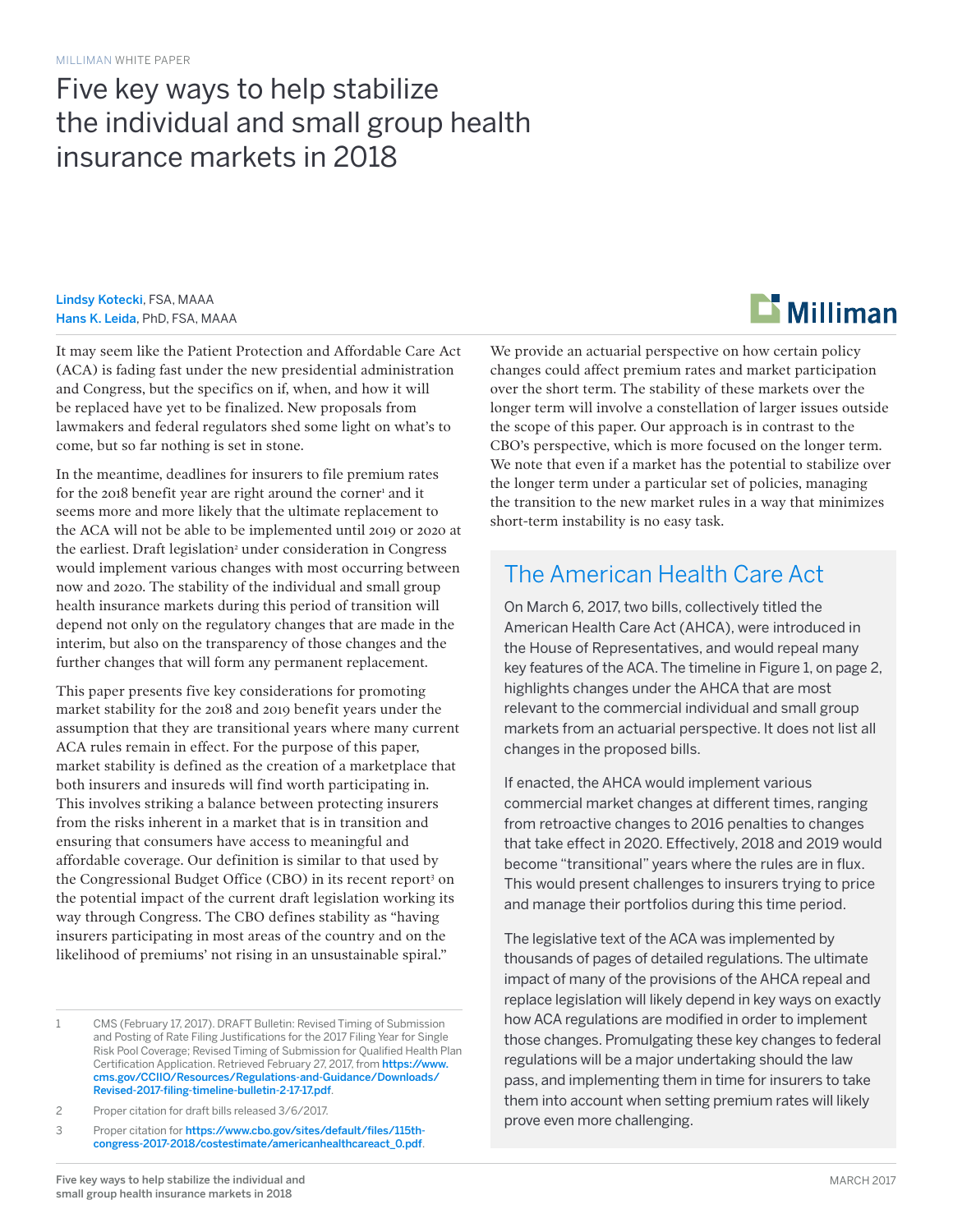#### FIGURE 1: AMERICAN HEALTH CARE ACT: TIMELINE OF KEY CHANGES IMPACTING COMMERCIAL MARKETS

#### 2016

· Eliminate individual mandate penalty retroactive to January 1, 2016.



#### 2018

- · Change default age rating restriction to 5:1 from 3:1.
- · Initial changes to existing ACA premium tax credits.
- · Continuous coverage requirement and associated late enrollment penalty applies during SEPs.
- · States that provide certain matching funds can receive federal grants to stabilize individual markets.
- · Most ACA taxes repealed.
- · Allow increased contributions to Health Savings Accounts (HSAs) and relax restrictions on their use.
- Annual limit on flexible spending accounts (FSAs) repealed.

#### 2019

· Continuous coverage requirement and associated late enrollment penalty applies to all enrollment (OEP and SEP).

#### 2020

- · Metallic level requirements (measurable by actuarial values) no longer apply.
- Replace existing ACA premium tax credits with flat tax credits that vary by age, phase out as income increases, and include a family cap.
- · Eliminate cost-sharing subsidies.
- · Generally eliminate ACA expansions of Medicaid and associated enhanced federal matching funds and cap Medicaid funding on a per capita basis, among many other Medicaid changes.

Many policy changes have already been proposed by federal regulators in proposed rules or guidance and by Congress in draft legislation. It remains to be seen what changes will be finalized, both at the federal and state level, and when insurers will know the final rules they must abide by for 2018.

The five key considerations in achieving market stability are the following:

### 1. Don't collapse the stool.

One of the primary goals of the ACA was to ensure that all Americans are covered by health insurance. Among many, there were three key policies designed to support that goal:

- 1. Guaranteed issue. This provision eliminates preexisting condition exclusions and requires insurers to enroll all individuals who request a plan during an open enrollment period (OEP) or special enrollment period (SEP). Without this provision, individuals with preexisting conditions could be denied coverage or charged rates that were unaffordable.
- 2. Subsidies. The ACA offers advanced premium tax credits (APTCs) and cost-sharing reduction (CSR) subsidies to low-income individuals who purchase coverage through an exchange in the individual market. These subsidies are intended to make coverage available to individuals who otherwise wouldn't be able to afford it.
- 3. Individual mandate. The individual mandate is a requirement that all nonexempt citizens purchase minimum essential health insurance coverage. Failure to do so is punishable by a tax penalty. This provision is intended to encourage broad participation in the risk pool by both healthy and unhealthy individuals.

These three policies are often referred to as "legs" of a threelegged stool. All three legs are equally important in maintaining balance, and removing or altering one of them could disrupt the effectiveness<sup>4</sup> of them all. The table in Figure 2, on page 3, describes what might happen to premium rates if these policies are altered.

<sup>4</sup> For an interesting case study of what happened when the stool was collapsed in Brazil's health insurance market, see [http://us.milliman.com/](http://us.milliman.com/insight/health/Lessons-from-Brazil-Regulatory-changes-in-the-health-insurance-market/) [insight/health/Lessons-from-Brazil-Regulatory-changes-in-the-health](http://us.milliman.com/insight/health/Lessons-from-Brazil-Regulatory-changes-in-the-health-insurance-market/)[insurance-market/](http://us.milliman.com/insight/health/Lessons-from-Brazil-Regulatory-changes-in-the-health-insurance-market/).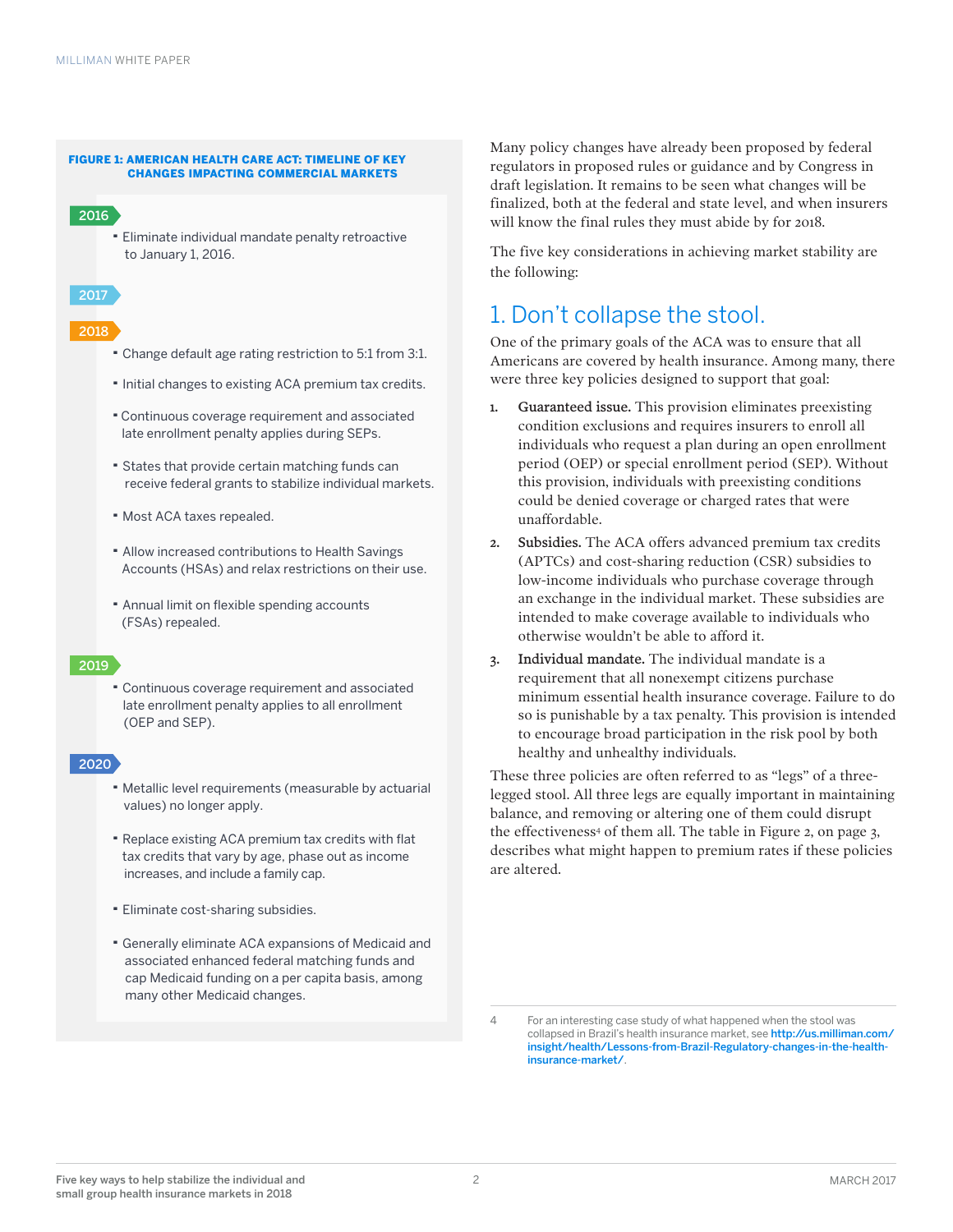#### FIGURE 2: ALTERATIONS AND PREMIUM RATES

| <b>POLICY PROPOSALS</b>                                                                                                                                                                                                                                                                                                                                                                                                                | POTENTIAL IMPACT ON MARKET STABILITY                                                                                                                                                                                                                                                                                                                                                                                                                                                                                                                                                                                                            |  |
|----------------------------------------------------------------------------------------------------------------------------------------------------------------------------------------------------------------------------------------------------------------------------------------------------------------------------------------------------------------------------------------------------------------------------------------|-------------------------------------------------------------------------------------------------------------------------------------------------------------------------------------------------------------------------------------------------------------------------------------------------------------------------------------------------------------------------------------------------------------------------------------------------------------------------------------------------------------------------------------------------------------------------------------------------------------------------------------------------|--|
| <b>REMOVING THE INDIVIDUAL MANDATE</b>                                                                                                                                                                                                                                                                                                                                                                                                 |                                                                                                                                                                                                                                                                                                                                                                                                                                                                                                                                                                                                                                                 |  |
| • The Internal Revenue Service (IRS) recently stated that it will not<br>reject "silent" tax returns that fail to indicate whether an individual<br>complied with the individual mandate. <sup>5</sup> This approach is consistent<br>with how reporting of the individual shared responsibility provision<br>has been handled in the past, but reverses the decision to implement<br>new systems capable of rejecting silent returns. | . The individual mandate's effectiveness will depend on the extent to which it is<br>enforced.<br>• Even if the individual mandate is in place, it isn't 100% effective-some<br>individuals still choose to be uninsured.                                                                                                                                                                                                                                                                                                                                                                                                                       |  |
| • The AHCA would end the individual and employer mandates<br>retroactively to 2016, and replace them with a late enrollment<br>penalty of 30% of premium for non-group enrollees who fail to<br>maintain continuous coverage.                                                                                                                                                                                                          | Absent a replacement for this leg of the stool, healthy individuals would have less<br>incentive to enroll, leading to an unbalanced risk pool and higher premium rates.<br>It is too soon to tell whether this replacement mechanism will provide a<br>stronger or weaker foundation to encourage broad participation in the risk pool.                                                                                                                                                                                                                                                                                                        |  |
| <b>REMOVING GUARANTEED ISSUE</b>                                                                                                                                                                                                                                                                                                                                                                                                       |                                                                                                                                                                                                                                                                                                                                                                                                                                                                                                                                                                                                                                                 |  |
| • None of the policy proposals discussed in this paper remove the<br>guaranteed issue requirement entirely.                                                                                                                                                                                                                                                                                                                            | . This provision is key to upholding the goal that all individuals have access to health<br>insurance. If it is removed, many unhealthy individuals would be denied coverage.                                                                                                                                                                                                                                                                                                                                                                                                                                                                   |  |
| • Other proposed alternatives to guaranteed issue might include<br>high risk pools or similar programs. The AHCA introduces state<br>innovation grants and stability programs that may be used by states<br>to establish reinsurance programs or other mechanisms to stabilize<br>the market.                                                                                                                                          | ■ High risk pools could provide coverage options to those unable to obtain it in<br>an underwritten market. However, as noted below, such programs in the past<br>have had a number of challenges in achieving their goals, and often require<br>participants to pay a higher premium rate which may be unaffordable for<br>some individuals unless subsidies are available. Alternative mechanisms like<br>reinsurance or so-called "invisible" high risk pools may be able to achieve<br>similar policy goals while addressing some of the shortcomings of traditional<br>high risk pools, provided sufficient funding sources are available. |  |
| <b>REMOVING SUBSIDIES</b>                                                                                                                                                                                                                                                                                                                                                                                                              |                                                                                                                                                                                                                                                                                                                                                                                                                                                                                                                                                                                                                                                 |  |
| • None of the proposals removes premium subsidies entirely.                                                                                                                                                                                                                                                                                                                                                                            | . Without APTCs, many low-income members wouldn't be able to afford coverage.<br>Healthy low-income members would likely choose to remain uninsured, which<br>would place upward pressure on premium rates.<br>• The individual mandate (or a replacement provision) would become less                                                                                                                                                                                                                                                                                                                                                          |  |
|                                                                                                                                                                                                                                                                                                                                                                                                                                        | effective at promoting broad enrollment because many low-income individuals<br>may potentially be eligible for hardship exemptions from the mandate, absent<br>subsidies. It is likely that less healthy low-income people would be more<br>motivated to find ways to pay for coverage than the healthy population, putting<br>upward pressure on premium rates. The healthy population may be more likely to<br>buy coverage that provides more limited benefits or short-term policies.                                                                                                                                                       |  |
| • The AHCA allows for the use of premium subsidies for off-exchange<br>and catastrophic plans and, eventually, short-term coverage.<br>However, for 2018 and 2019, only subsidies for on-exchange plans<br>will be payable in advance.                                                                                                                                                                                                 | Availability of subsidies off-exchange will remove a major incentive members have<br>to purchase coverage through the exchanges. However, advance payment may be<br>necessary for many lower income individuals to be able to afford coverage.<br>■ Catastrophic plans operate in a separate risk adjustment pool from the metallic<br>individual plans and have special rating rules. Allowing individuals to use                                                                                                                                                                                                                              |  |
|                                                                                                                                                                                                                                                                                                                                                                                                                                        | subsidies to purchase these plans may make them more popular than they<br>have been to date, which may lead to younger and healthier risks enrolling in                                                                                                                                                                                                                                                                                                                                                                                                                                                                                         |  |

individual market risk pool.

this quasi-separate risk pool. Similarly, allowing individuals to use subsidies to purchase short-term coverage may remove some healthier risks from the regular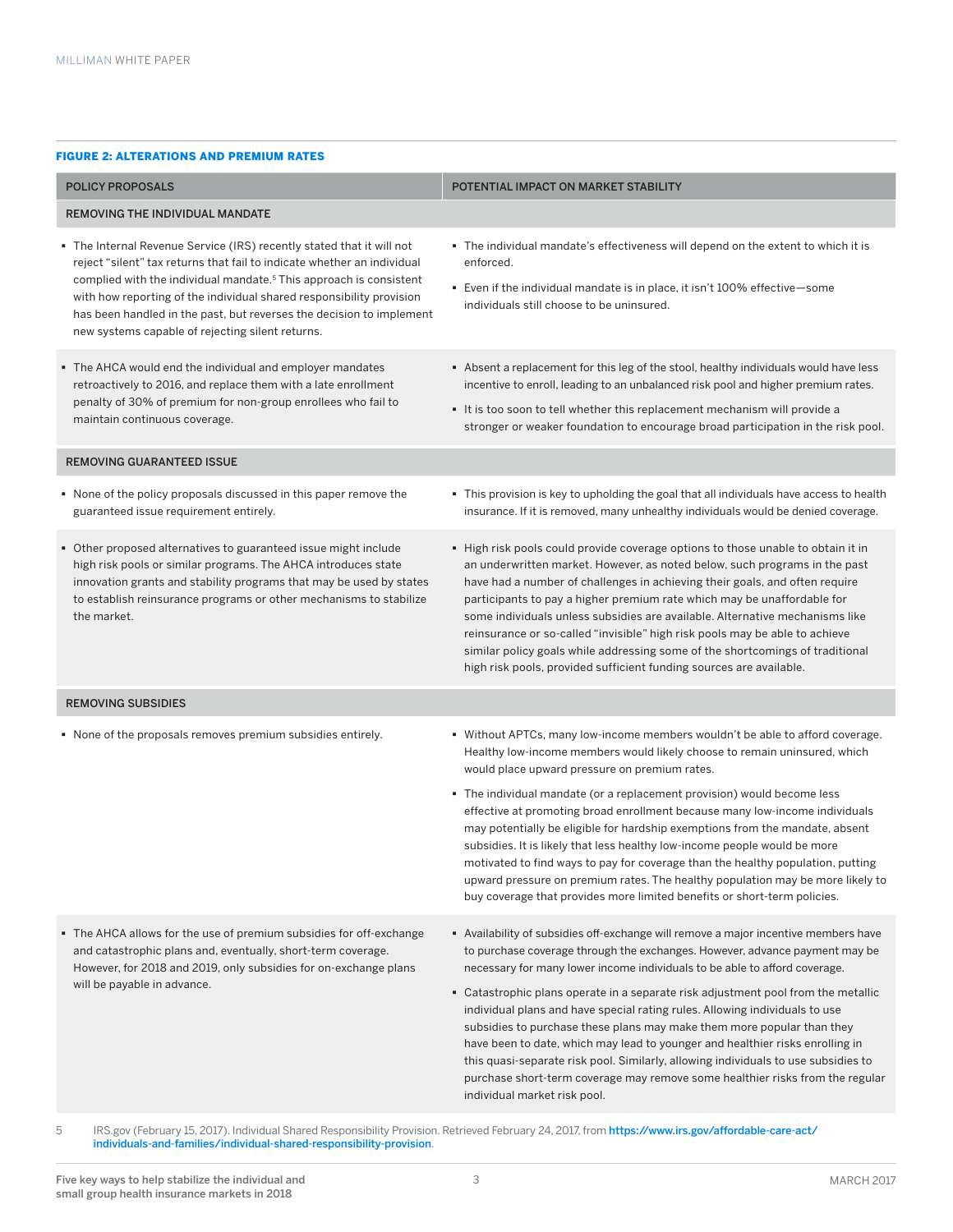#### FIGURE 2: ALTERATIONS AND PREMIUM RATES – CONTINUED

#### REMOVING SUBSIDIES – CONTINUED

- The AHCA would also increase subsidies available for certain young adults and decrease subsidies available for older adults with moderate incomes.
- § Beginning in 2020, the AHCA replaces income-based subsidies with flat age-based subsidies indexed to the consumer price index plus one percentage point.

- § The AHCA repeals all cost-sharing subsidies beginning in 2020. However, states may apply for grants that could be used to offer cost-sharing subsidies (or other programs) through the AHCA's state innovation grants and stability program.
- § Insurers operating in the individual market on an exchange are reimbursed retrospectively by the federal government for the CSR subsidies they're required to offer members. However, it is still unclear whether payments for pending CSR subsidies will be appropriated by Congress and paid to insurers.

§ These changes may encourage younger individuals to sign up.

- § However, together with the proposed age curve changes discussed later, lower income older insureds may be facing significant increases in premium rates.
- § This provision would create significant changes in effective post-subsidy premium rates for many insureds. To the extent that premiums increase more quickly than the applicable inflation factor, subsidies will become relatively less generous over time.
- Flat premium subsidies do not provide as strong of a protection against adverse selection spirals as the existing subsidies that increase directly with silver plan premium rates.
- § On the other hand, flat subsidies may motivate insurers to put even more pressure on providers to hold down healthcare inflation for these products given that subsidies will not rise to absorb excess inflation. However, it is unclear whether such efforts would be successful given the considerable pressure insurers have already brought to bear.
- § Removing CSRs will further blur the line between on-and off-exchange plans and remove a strong incentive for low-income individuals to enroll.
- § Low-income individuals may face financial barriers to care in the form of high deductibles and other cost-sharing amounts.
- § If the CSR subsidies are not funded, insurers offering coverage on an exchange would be liable for the cost of those subsidies and would need to increase premiums to cover the resulting shortfall.<sup>6</sup> This would create a gap between premiums on-exchange plans and plans offered off the exchange only, and may lead some carriers to leave the exchange altogether.
- § If there's a gap between premiums on and off the exchange, individuals who aren't eligible for subsidies on-exchange would have a strong incentive to purchase off-exchange, which could further drive up premiums on-exchange.
- § If premium rates on-exchange increase, more premium tax credits would be needed for members who enroll.

These policies may or may not be part of a final longer-term replacement plan, but removing or altering one policy without considering its effect on the others and on the market as a whole could lead to an extremely unstable market in the short term.

### 2. Extend risk mitigation programs.

The three risk mitigation programs under the ACA—risk adjustment, reinsurance, and risk corridors—are intended to protect insurers from the new risks they face in a guaranteed issue environment. While reinsurance and risk corridors

were temporary programs that expired at the end of 2016, risk adjustment was designed to be a permanent program so long as the ACA is in place.

#### **REINSURANCE**

The reinsurance program was intended to protect individual market insurers from the risk of enrolling high-cost members in the first three years of the ACA, which was in turn intended to stabilize premiums. The program effectively subsidized the individual market by collecting contributions from all commercial group and individual market insurers and paying benefits to individual market insurers that enrolled highcost members. Beginning in 2017, the reinsurance program is no longer in place, so individual market insurers needed to consider the added risk of high-cost members when setting premium rates for 2017.

<sup>6</sup> Houchens, P. & Fohl, Z. (February 6, 2017). Cost-sharing reduction plan payments under the ACA: Summary of health insurer cost-sharing reduction payments in CY 2014 and CY 2015. Association for Community Affiliated Health Plans. Retrieved February 27, 2017, from [http://www.](http://www.communityplans.net/research/csr/) [communityplans.net/research/csr/](http://www.communityplans.net/research/csr/).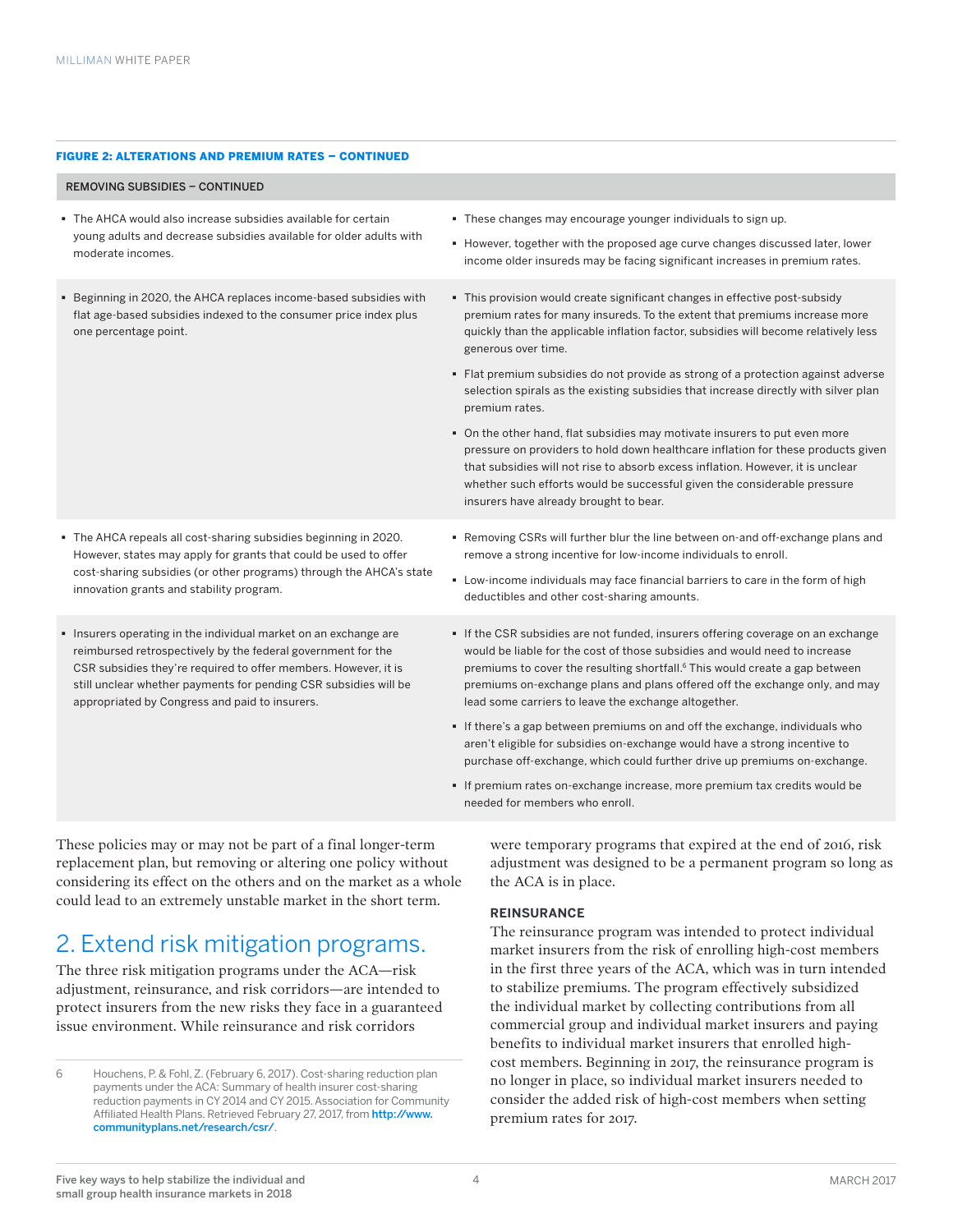Reinsurance contributions were collected for the 2016 plan year, but benefits have not yet been paid. Because 2016 premium rates were set assuming reinsurance benefits would be funded, paying out those benefits will help to promote stability.

Some states are exploring extending reinsurance-type programs through waiver programs to promote stability in the individual market in future years.7 Reinsurance is probably the single program that did the most to measurably reduce premiums in the individual market during the initial years of guaranteed issue, so it is certainly worth a look for regulators looking to promote rate stability. Another policy option under consideration would be to set up separate high risk pools for individuals with high costs or chronic conditions, similar to those in place in many states prior to the ACA (or to the ACA's temporary pre-existing condition program [PCIP] high risk pools). However, while high risk pools can promote stability of premium rates for the remaining individual market, they are not without their own challenges $^8$ the main one from an actuarial perspective being securing a stable and sufficient funding mechanism for the high claim costs associated with high risk pool enrollees.

The AHCA introduces the Patient and State Stability Fund providing substantial funding to states that can be used for reinsurance programs, high risk pools, and other mechanisms that could act to help stabilize premium rates in the individual market from 2018 to 2026. States can submit a plan for these funds or default to a reinsurance program. Beginning in 2020, states must provide certain levels of matching funds in order to participate, which could prove difficult for some states to muster.

#### **RISK ADJUSTMENT**

The risk adjustment program is intended to redistribute a portion of premium revenue from insurers that enroll a disproportionate share of healthy, lower-cost members to insurers that enroll a disproportionate share of unhealthy, higher-cost members. Risk adjustment transfer payments are determined using a complex formula that measures the difference between the risk an insurer enrolls (measured by member risk scores) and the risk that the insurer is allowed to rate for (measured by allowable rating variables such as age and plan level). It is a permanent program under the ACA, and many insurers have invested a significant amount of resources in risk adjustment capabilities and efforts to improve risk adjustment outcomes. The federal government has also invested substantial resources in designing and administering

the program, including a recent major effort to design and implement changes to the program intended to increase its accuracy for the 2017 and 2018 plan years.

Removing the risk adjustment program entirely could lead to volatile financial results and unstable market premiums unless congruent changes are made to the ACA's guaranteed issue provisions that allow insurers to control for the health status of the members they enroll in some other way. And even if those changes were made, it is unlikely that insurers would be allowed to discontinue coverage for existing members, so insurers with an uneven share of the risk pool might still experience problems or need to consider exiting the market. (There are also implications associated with modifying the guaranteed issue provision without careful consideration, as discussed under item #2 above.) In addition, eliminating risk adjustment would give insurers an incentive to work to attract healthier risks and avoid unhealthy risks, for example by designing plans, networks, and formularies accordingly.

Each change to the risk adjustment model structure introduces additional uncertainty as insurers must estimate the impact of such changes in their scores relative to the market. However, the changes currently proposed for the model for the 2017 and 2018 plan years are intended to substantially improve its predictive accuracy. Regulators will need to balance the competing priorities and determine which has a greater chance of promoting stability in 2018—forgoing additional model changes to offer insurers a more stable set of rules, or forging ahead with changes intended to create a more accurate program. A key challenge that insurers face under the current program is in estimating the market level risk when setting their premium rates and developing their budgets and financial statements. Regulators could promote stability by continuing to work to provide insurers with interim results earlier that may help inform those projections.

The most important way to promote stability is to ensure that insurers know the rules that will apply before they set their premium rates, and for the government to commit to making the transfers for the 2018 plan year in 2019 even if the ACA is being repealed and replaced. It is crucial that insurers be able to rely on transfers actually occurring for years in which they assumed they would when setting premium rates.

The AHCA would leave the risk adjustment program in place, although much of the structure of the program could be changed or discontinued through regulation after the law is enacted.

#### **RISK CORRIDORS**

Perhaps the most controversial risk mitigation program, the risk corridor program, was intended to protect insurers against deviations of actual results from pricing assumptions in the first three years of the ACA. The federal government would share gains with individual and small group market insurers that priced their exchange plans too high and share

<sup>7</sup> For example, Alaska and Minnesota: Jost, T. (June 16, 2016). Alaska reinsurance plan could be model for ACA reform, plus other ACA developments. Health Affairs Blog. Retrieved February 27, 2017, from [http://healthaffairs.org/blog/2016/06/16/alaska-reinsurance-plan](http://healthaffairs.org/blog/2016/06/16/alaska-reinsurance-plan-could-be-model-for-aca-reform-plus-other-aca-developments/)[could-be-model-for-aca-reform-plus-other-aca-developments/](http://healthaffairs.org/blog/2016/06/16/alaska-reinsurance-plan-could-be-model-for-aca-reform-plus-other-aca-developments/). Montgomery, D. (January 19, 2017). Minnesota lawmakers hope 'reinsurance' will help fix health insurance market. Here's how it would work. Twin Cities Pioneer Press. Retrieved February 27, 2017, from [http://www.twincities.](http://www.twincities.com/2017/01/19/minnesota-lawmakers-hope-reinsurance-will-help-fix-health-insurance-market-heres-how-it-would-work/) [com/2017/01/19/minnesota-lawmakers-hope-reinsurance-will-help-fix](http://www.twincities.com/2017/01/19/minnesota-lawmakers-hope-reinsurance-will-help-fix-health-insurance-market-heres-how-it-would-work/)[health-insurance-market-heres-how-it-would-work/](http://www.twincities.com/2017/01/19/minnesota-lawmakers-hope-reinsurance-will-help-fix-health-insurance-market-heres-how-it-would-work/).

<sup>8</sup> Proper citation for [http://healthaffairs.org/blog/2017/02/28/](http://healthaffairs.org/blog/2017/02/28/states-be-warned-high-risk-pools-offer-little-help-at-a-high-cost/) [states-be-warned-high-risk-pools-offer-little-help-at-a-high-cost/](http://healthaffairs.org/blog/2017/02/28/states-be-warned-high-risk-pools-offer-little-help-at-a-high-cost/).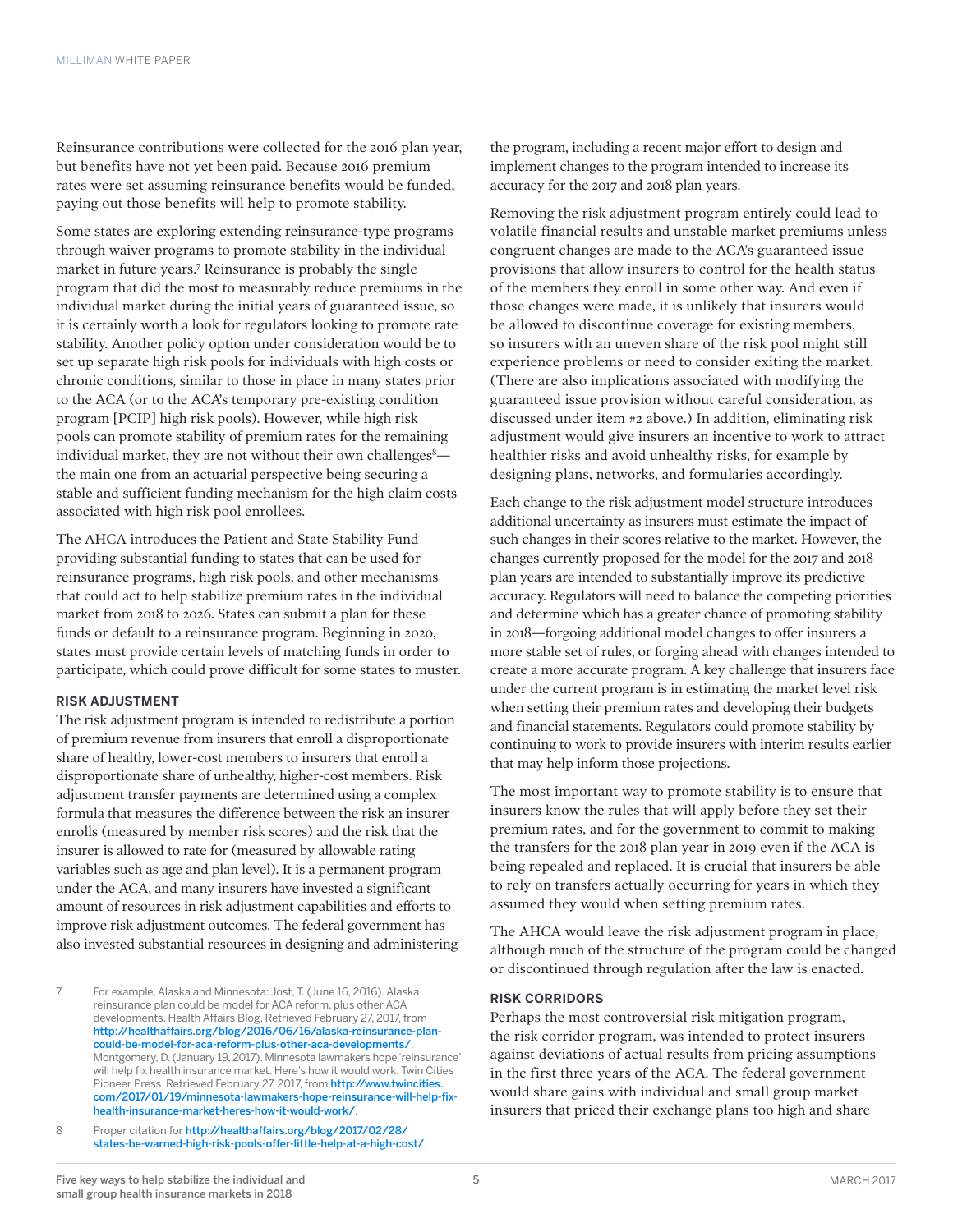losses with insurers that priced their exchange plans too low.<sup>9</sup> Such risk corridor programs are common when insurers face considerable uncertainty during a significant change in market structure—for example, they were used in the rollout of the Medicare Part D prescription drug program and have been used at times when managed Medicaid programs are implemented.

The problem is that there were far more losses than gains, so the net amount owed by the federal government to the insurers significantly outstripped the amount the insurers paid in. While the program wasn't originally designed to net to zero, congressional action restricted it to be so.10 As a result, a significant number of insurers experienced severe losses and were forced to either increase premium rates significantly, exit the market, or, in some cases, go out of business. A recent Milliman study<sup>11</sup> found that, in aggregate, risk corridor shortfalls amounted to approximately 4% and 7.5% of earned premium for the individual health insurer industry in 2014 and 2015, respectively, contributing significantly to overall losses.

Not surprisingly, several insurers have since sued the government for their missing payments. So far, court rulings have been mixed—some on the side of the government and others on the side of the insurers. However, even if the insurers win their cases on appeal, Congress could theoretically pass a law blocking payment (by altering the standing appropriation to the federal Judgement Fund to prohibit payment of risk corridor amounts).

Although reviving the risk corridor program isn't likely to be part of any replacement plan, paying insurers amounts owed under the program's original design could help to stabilize the market in the interim period. It could potentially save insurers facing insolvency (and therefore save coverage for their members and promote market choices for all consumers), and stabilize premium rates among insurers that need to rebuild their capital to meet levels required by regulators after sustaining losses.

### 3. Extending the transitional policy.

The transitional policy, also known as the "if you like your plan, you can keep it" policy, allows individual and small group market insurers to renew existing members in plans that are not fully compliant with the ACA's provisions. Until recently, this policy was set to expire in 2018 and remaining members still enrolled in transitional plans would have been required to enroll in an ACA-compliant plan, seek alternative minimum

essential coverage, or choose to remain uninsured and potentially pay a penalty on their tax returns.

In new guidance released by the Centers for Medicare and Medicaid Services (CMS) on February  $23$ ,<sup>12</sup> the transitional policy was extended through December 31, 2018. It remains true that individuals or groups enrolled in transitional plans must renew the same policy continually in order to keep it. States may also choose to end the transitional policy sooner.

Some states never adopted the policy in the first place (Minnesota and New York, for example), so those states are not affected by this new guidance. However, in states that did adopt the policy, individuals enrolled in transitional plans must choose whether to keep their plan or switch to an ACA plan<sup>13</sup>—in effect, they're given the option to select the plan that best meets their needs. As a result, the previously underwritten (transitional) population has generally remained healthier than its guaranteed issue (ACA) successor, and the premium rates follow suit.

So while the expiration of transitional plans could have improved the average health status of the ACA risk pool and in general placed downward pressure on ACA premium rates, individuals leaving a transitional plan were likely to see sizable premium increases. Healthier individuals might have contemplated whether to remain enrolled at all.

Whenever the transitional policy expires in a state (for example, if a state chose not to adopt the new extension available for 2018), insurers will need to adjust premium rates to reflect the impact of the merging markets. Predicting the evolving risk profile and composition of an insurer's own population under such a market disruption is challenging in and of itself. To complicate matters further, insurers will also need to consider the impact of potential changes in the average morbidity level of their populations relative to the market average—and, in particular, quantify the interactions that exist between morbidity, claim levels, and risk adjustment.

In the midst of all of this uncertainty, allowing transitional plans to continue during the interim period is likely to result in more predictable market risks and thus more stable premium rates in the individual and small group markets in 2018. Also, if ultimate market rules under an ACA replacement are likely to be similar to the pre-ACA rules that already apply to the transitional population, it may not make sense to subject that population to ACA rules for an interim year or two only to shift them right back again.

<sup>9</sup> Norris, van der Heijde, & Leida (October 2013). Risk Corridors Under the Affordable Care Act – A Bridge Over Troubled Waters but the Devil's in the Details, pp.1, 5-10. SOA Health Watch.

<sup>10</sup> Norris, D., Perlman, D., & Leida, H.K. (December 2014). Risk Corridors Episode IV: No New Hope. Milliman Healthcare Reform Briefing Paper. Retrieved February 27, 2017, from [http://www.milliman.com/](http://www.milliman.com/uploadedFiles/insight/2014/risk-corridors-no-new-hope.pdf) [uploadedFiles/insight/2014/risk-corridors-no-new-hope.pdf](http://www.milliman.com/uploadedFiles/insight/2014/risk-corridors-no-new-hope.pdf).

<sup>11</sup> Houchens, P., Clarkson, J., Herbold, J., & Fohl, Z. (March 2017). 2015 commercial health insurance: Overview of financial results. Retrieved March 20, 2017, from [http://us.milliman.com/uploadedFiles/](http://us.milliman.com/uploadedFiles/insight/2017/2015-commercial-health-insurance.pdf) [insight/2017/2015-commercial-health-insurance.pdf](http://us.milliman.com/uploadedFiles/insight/2017/2015-commercial-health-insurance.pdf).

<sup>12</sup> CMS (February 29, 2016). Insurance Standards Bulletin Series -- INFORMATION – Extension of Transitional Policy through Calendar Year 2017. Extended Transition to Affordable Care Act-Compliant Policies. Retrieved February 24, 2017, from [https://www.cms.gov/CCIIO/](https://www.cms.gov/CCIIO/Resources/Regulations-and-Guidance/Downloads/final-transition-bulletin-2-29-16.pdf) [Resources/Regulations-and-Guidance/Downloads/final-transition](https://www.cms.gov/CCIIO/Resources/Regulations-and-Guidance/Downloads/final-transition-bulletin-2-29-16.pdf)[bulletin-2-29-16.pdf](https://www.cms.gov/CCIIO/Resources/Regulations-and-Guidance/Downloads/final-transition-bulletin-2-29-16.pdf).

<sup>13</sup> AHIP (April 12, 2016). State Responses to Administration Policy on Individual and Small Group Coverage Extensions. Retrieved February 27, 2017, from [https://www.ahip.org/wp-content/uploads/2016/04/MAP-](https://www.ahip.org/wp-content/uploads/2016/04/MAP-Transitional-Plans.pdf)[Transitional-Plans.pdf](https://www.ahip.org/wp-content/uploads/2016/04/MAP-Transitional-Plans.pdf).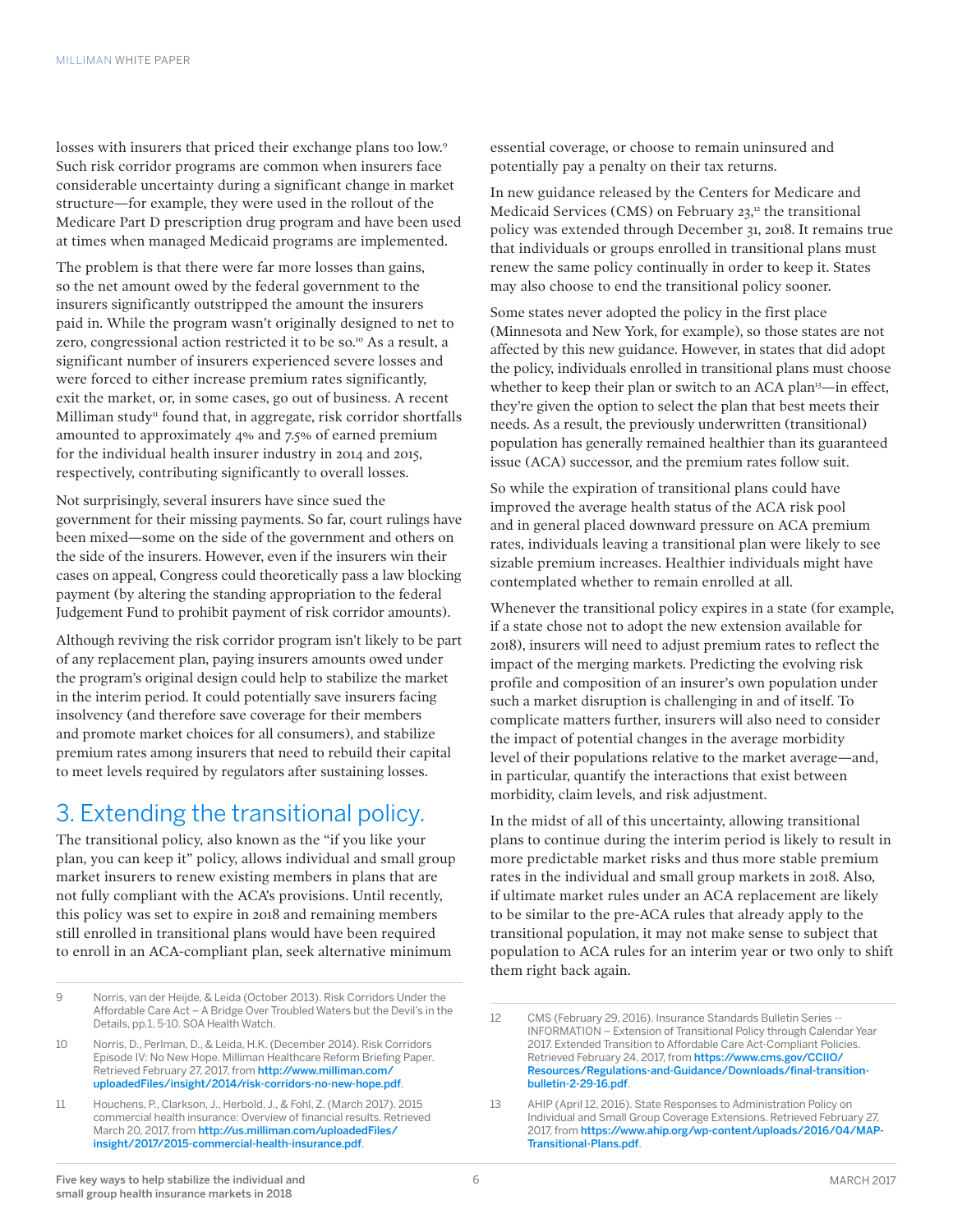### 4. Consider interim rule changes carefully.

The rule proposed by the U.S. Department of Health and Human Services (HHS)<sup>14</sup>, a document from an internal meeting held by the Office of Management and Budget (OMB)<sup>15</sup> to discuss the impact of that proposal, and the AHCA both outline several potential administrative and legislative actions to repeal and replace, or otherwise fundamentally change the health insurance market over the near and longer term. Among the changes proposed, the following items (not already covered earlier in this paper) in particular have the potential to affect individual and small group market premium rates in 2018.

- · Individuals who do not enroll during an open enrollment period who later have a significant life event or other qualifying circumstance during the year are eligible for an SEP under the ACA. The market stabilization proposed rule makes the qualification requirements and vetting process for individuals applying for a SEP stricter and makes it harder for insureds to change plan levels during the year (for instance, to purchase a plan with lower cost sharing than they originally selected). The rule also proposes shortening the 2018 regular open enrollment period.
- · Each plan offered in the ACA market must fall into one of four metallic tiers (platinum, gold, silver, or bronze). The benefit levels for these tiers are prescribed based on the plan's actuarial value (AV) or the expected claim liability for the plan relative to the total claim liability incurred by the member. The current nominal actuarial values are 90%, 80%, 70%, and 60% for platinum, gold, silver, and bronze, respectively, and plans are currently allowed to deviate from these nominal values by a de minimis range of  $\text{fHz}\%$ . The proposed rule would allow plans to deviate below the nominal AV by 4% or above the nominal AV by 2%. (An earlier rule would already have allowed bronze plans to have an AV of up to 65% in certain circumstances.) The American Health Care Act would eliminate AV and metal level requirements altogether beginning in 2020.
- · Current grace periods allow insureds receiving subsidies to continue coverage for a period of three months without paying premiums. After three months, the insurer is allowed to discontinue coverage if payment is not made and is liable for paying claims incurred in the first month. The insured can then reenroll in coverage under the guaranteed issue provision (described above) without having to pay premiums

owed in the prior year. There was concern that this grace period might be subject to gaming by insureds.16 Under the market stabilization rule, the insurer can use new premium for a member to pay outstanding premium debt. However, individuals who have outstanding debt with one insurer would be allowed to enroll with another insurer, if one is available, to avoid repaying that debt.

- · The federal age curve is currently restricted so that premium rates for the oldest adults cannot be more than three times higher than premium rates for the youngest adults enrolled in the same plan in the same rating region. The AHCA expands the premium range so that the highest adult rates can be five times higher than the lowest adult rates. This is consistent with plans outlined in the document from the OMB.17
- · The AHCA repeals the Health Insurer Tax (HIT) and various other ACA taxes imposed on insurers and passed on to enrollees through premium.

The table in Figure 3, on page 8, provides considerations for how these administrative and legislative actions might affect premium rates for 2018 if finalized.

In general, changing the rules in a piecemeal fashion often has uncertain consequences and risks. While these changes are mostly modest in nature compared with other changes that have been discussed, many of them do introduce some downward pressure on premium rates and so may help promote stability in the near term.

### 5. Transparency is key.

Successful insurers are constantly trying to position themselves for the future. Clearly articulating new reforms in a timely fashion will help insurers chart a smooth course as we set sail to the post-ACA environment, whatever that might be.

In order to promote a stable marketplace in the meantime, it is important that interim rule changes affecting 2018 premium rates are clearly communicated in time to be accounted for in 2018 premium rate development. That window is rapidly closing as insurers must generally file plans and rates for 2018 with regulators in the spring or early summer of 2017. It also means avoiding major rule changes after rates are set, which has already happened more than once to ACA insurers in the past few years.

Going forward, the same is true of any ultimate replacement rules. Regulators and legislators would do well to consider the transition from the current marketplace carefully and communicate their plans for transition well in advance of annual rate and plan filing deadlines so that insurers can plan accordingly.

<sup>14</sup> HHS (February 17, 2017). 45 CFR Parts 147, 155, and 156 CMS-9929-P RIN 0938-AT14: Patient Protection and Affordable Care Act; Market Stabilization. Federal Register. Retrieved February 24, 2017, from [https://](https://www.federalregister.gov/documents/2017/02/17/2017-03027/patient-protection-and-affordable-care-act-market-stabilization) [www.federalregister.gov/documents/2017/02/17/2017-03027/](https://www.federalregister.gov/documents/2017/02/17/2017-03027/patient-protection-and-affordable-care-act-market-stabilization) [patient-protection-and-affordable-care-act-market-stabilization](https://www.federalregister.gov/documents/2017/02/17/2017-03027/patient-protection-and-affordable-care-act-market-stabilization).

<sup>15</sup> OMB (January 31, 2017). Immediate 2017 Actions to Stabilize the Private Health Insurance Market. Retrieved February 27, 2017, from [https://www.](https://www.reginfo.gov/public/do/eoDownloadDocument?pubId=&eodoc=true&documentID=2650) [reginfo.gov/public/do/eoDownloadDocument?pubId=&eodoc=true&doc](https://www.reginfo.gov/public/do/eoDownloadDocument?pubId=&eodoc=true&documentID=2650) [umentID=2650](https://www.reginfo.gov/public/do/eoDownloadDocument?pubId=&eodoc=true&documentID=2650).

<sup>16</sup> Kolber, M. & Leida, H. (November 17, 2014). How consumers might game the 90-day grace period and what can be done about it. Health Affairs Blog. Retrieved February 27, 2017, from [http://healthaffairs.org/](http://healthaffairs.org/blog/2014/11/17/how-consumers-might-game-the-90-day-grace-period-and-what-can-be-done-about-it/) [blog/2014/11/17/how-consumers-might-game-the-90-day-grace](http://healthaffairs.org/blog/2014/11/17/how-consumers-might-game-the-90-day-grace-period-and-what-can-be-done-about-it/)[period-and-what-can-be-done-about-it/](http://healthaffairs.org/blog/2014/11/17/how-consumers-might-game-the-90-day-grace-period-and-what-can-be-done-about-it/).

<sup>17</sup> Op cit.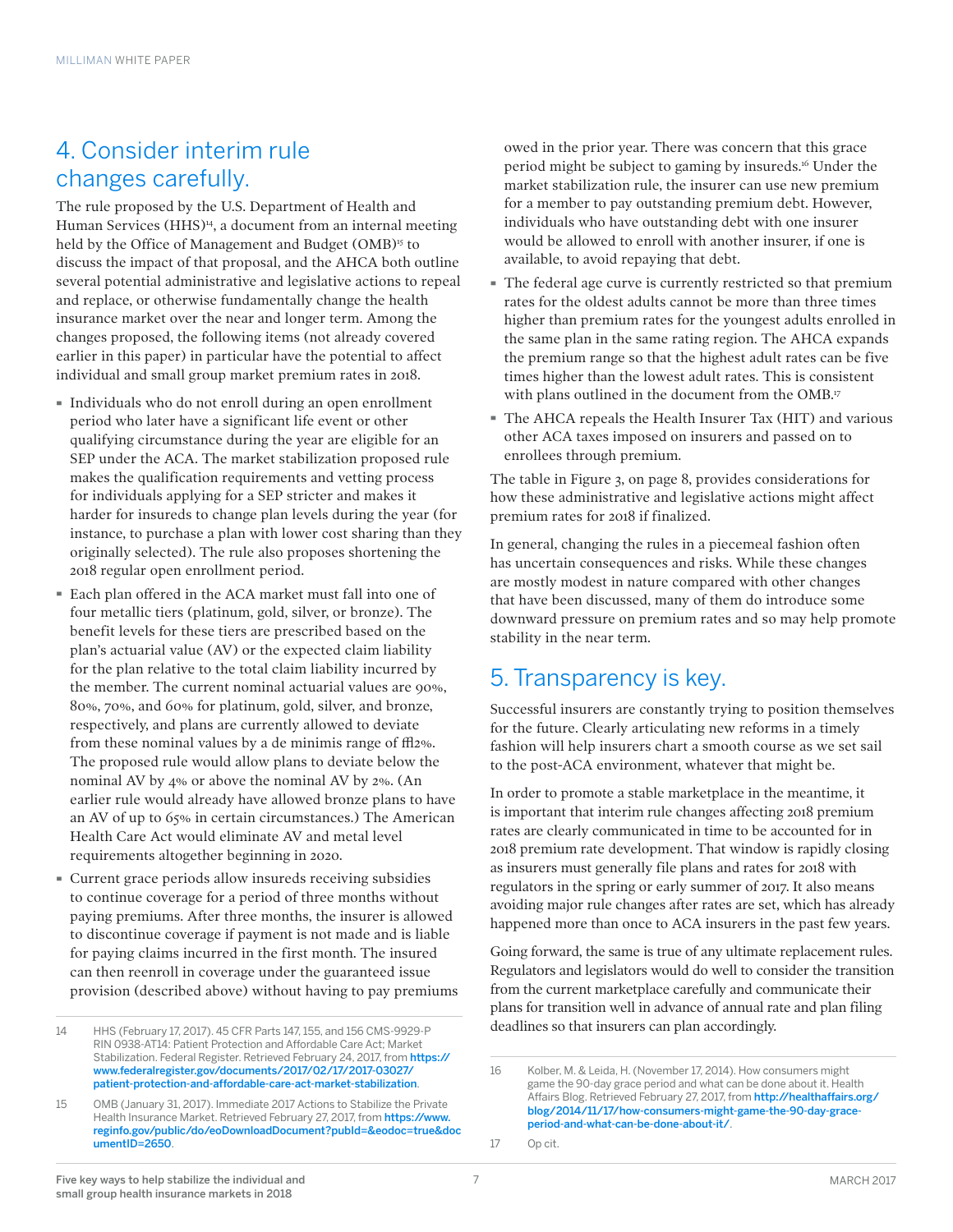#### FIGURE 3: IMPACT OF ADMINISTRATIVE AND LEGISLATIVE ACTIONS

| <b>PROPOSED PROVISION</b>                                                                                                                                   | POTENTIAL IMPACT ON 2018 PREMIUMS                                                                                                                                                                                                                                                                                                                                                                                                                                |
|-------------------------------------------------------------------------------------------------------------------------------------------------------------|------------------------------------------------------------------------------------------------------------------------------------------------------------------------------------------------------------------------------------------------------------------------------------------------------------------------------------------------------------------------------------------------------------------------------------------------------------------|
| Strengthening the qualification<br>requirements and vetting process for<br>special enrollment periods and shortening<br>the regular open enrollment period. | • Generally, requiring additional verification of SEP applicants should improve the risk pool to the extent that<br>it prevents individuals from deferring coverage until they become unhealthy and then claiming an SEP, even<br>though they were not eligible for one. However, the additional administrative steps could also discourage<br>some healthy individuals who otherwise would have signed up during a legitimate SEP.                              |
|                                                                                                                                                             | • Any time you allow members to change plans, you're allowing them to select the plan that suits them best.<br>Restricting plan movement during SEPs could reduce risks to insurers.                                                                                                                                                                                                                                                                             |
|                                                                                                                                                             | • Shortening the regular open enrollment period might help mitigate some opportunity for selection.                                                                                                                                                                                                                                                                                                                                                              |
| Expanding the AV metallic level de<br>minimis ranges.                                                                                                       | Increasing the AV de minimis ranges allows insurers more flexibility in plan design, which could lead to<br>premium rate fluctuations. However, because only the lower end of the de minimis range is expanded,<br>member cost sharing will likely become higher and place downward pressure on premium rates. It is unlikely<br>that the lower AV values for bronze plans will be achievable given the out-of-pocket maximum limits insurers<br>must adhere to. |
|                                                                                                                                                             | • The distinction between metallic level plans will become less clear because the top end of one AV range will<br>only be 4% lower than the bottom end of another (or directly adjacent for the bronze-silver border).                                                                                                                                                                                                                                           |
|                                                                                                                                                             | Allowing lower silver AVs could result in lower silver plan premiums. If the rates for the second-lowest-cost silver<br>premium used to determine premium subsidies are lower, premium tax credits for consumers will also be lower.                                                                                                                                                                                                                             |
|                                                                                                                                                             | • The risk adjustment transfer formula measures plan liability using nominal AVs. Expanding the low end of the<br>de minimis range disproportionate to the high end of the range could affect the accuracy of the risk adjustment<br>transfer calculation.                                                                                                                                                                                                       |
| Removing AV and metal level<br>requirements entirely.                                                                                                       | . Removing AV requirements would likely result in more plan options, but potentially less clarity from the<br>consumer's perspective in the level of benefits being offered.                                                                                                                                                                                                                                                                                     |
|                                                                                                                                                             | • Unless out-of-pocket limits are also modified, it will still be difficult for insurers to design plans that have an<br>actuarial value much lower than a bronze level.                                                                                                                                                                                                                                                                                         |
|                                                                                                                                                             | • Changes to programs or other rules that rely on metal level definitions have yet to be defined (for example,<br>the risk adjustment model and transfer formula rely on metal level definitions, and there are requirements<br>that require insurers to offer a variety of plan options in a market they participate in).                                                                                                                                       |
| Grace period changes.                                                                                                                                       | • Changing the grace period provisions and allowing insurers to recover past debt could help reduce selection<br>in the market. Under the current provision, individuals can retain their premium dollars for three months and<br>then repay them if (and only if) they incur claims in those months. Removing this loophole could reduce risks<br>to insurers and place downward pressure on premium rates.                                                     |
|                                                                                                                                                             | . This change will have less of an effect in markets where consumers have many options.                                                                                                                                                                                                                                                                                                                                                                          |
| Change the age rating band from<br>3:1 to 5:1                                                                                                               | Before subsidies, older insureds will see a premium increase and younger insureds will see a decrease. The<br>ultimate effect on insureds will depend on whether they are eligible for subsidies and exactly how such<br>subsidies are structured.                                                                                                                                                                                                               |
|                                                                                                                                                             | • Younger, healthier individuals may have more of an incentive to purchase coverage at lower premiums. This<br>could help to improve the risk profile and lower the rate level of the market in aggregate.                                                                                                                                                                                                                                                       |
| Repealing the HIT and other ACA taxes.                                                                                                                      | . Reducing fees imposed on insurers would place downward pressure on premium rates.                                                                                                                                                                                                                                                                                                                                                                              |